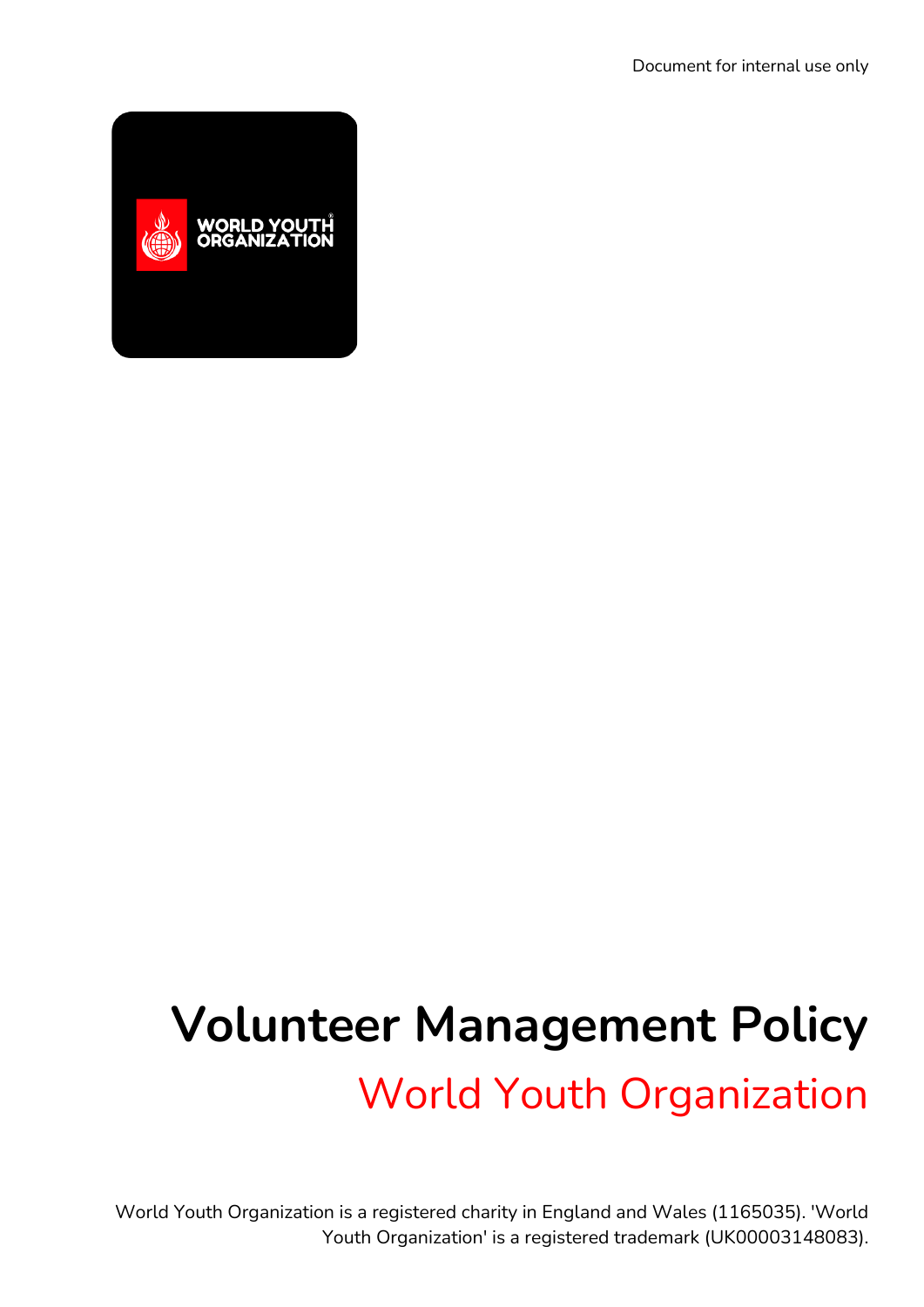# **1. Introduction**

World Youth Organization aims to advance education for young people across the U.K and internationally. Volunteers make a vital contribution to our aims. We recognise the added value that volunteers bring to our organisation and those who use our services. Volunteer involvement in this organisation does not replace or devalue the role of paid staff.

Within the World Youth Organization volunteers are involved in:

- Trustee Board/Management Committee
- **•** Fundraising
- Social Media

(This list does not exhaust all roles, and the charity may add or remove roles at any time it sees fit).

World Youth Organization aims to have a reciprocal and mutually beneficial relationship with our volunteers; with their involvement informing and developing our work, and our work enabling individuals to learn skills and achieve personal development through their volunteering.

The involvement of volunteers will be guided by the following principles of good practice:

- the tasks to be performed by volunteers will be clearly defined, so that all everyone is sure of their respective roles and responsibilities;
- the organisation will comply with the Data Protection Act in the use of data held on all volunteers;
- volunteering opportunities will complement rather than replace the work of paid staff;
- volunteers will be provided with regular opportunities to share ideas/concerns with a named contact in line;
- all existing and future policies will be checked as to how they affect volunteers

# **2. The Purpose of this Policy**

By adopting this policy World Youth Organization aims to:

- highlight and acknowledge the value of the contribution made by volunteers;
- reflect the purpose, values, standards and strategies of the organisation in its approach to involving volunteers;

World Youth Organization is a registered charity in England and Wales (1165035). 'World Youth Organization' is a registered trademark (UK00003148083).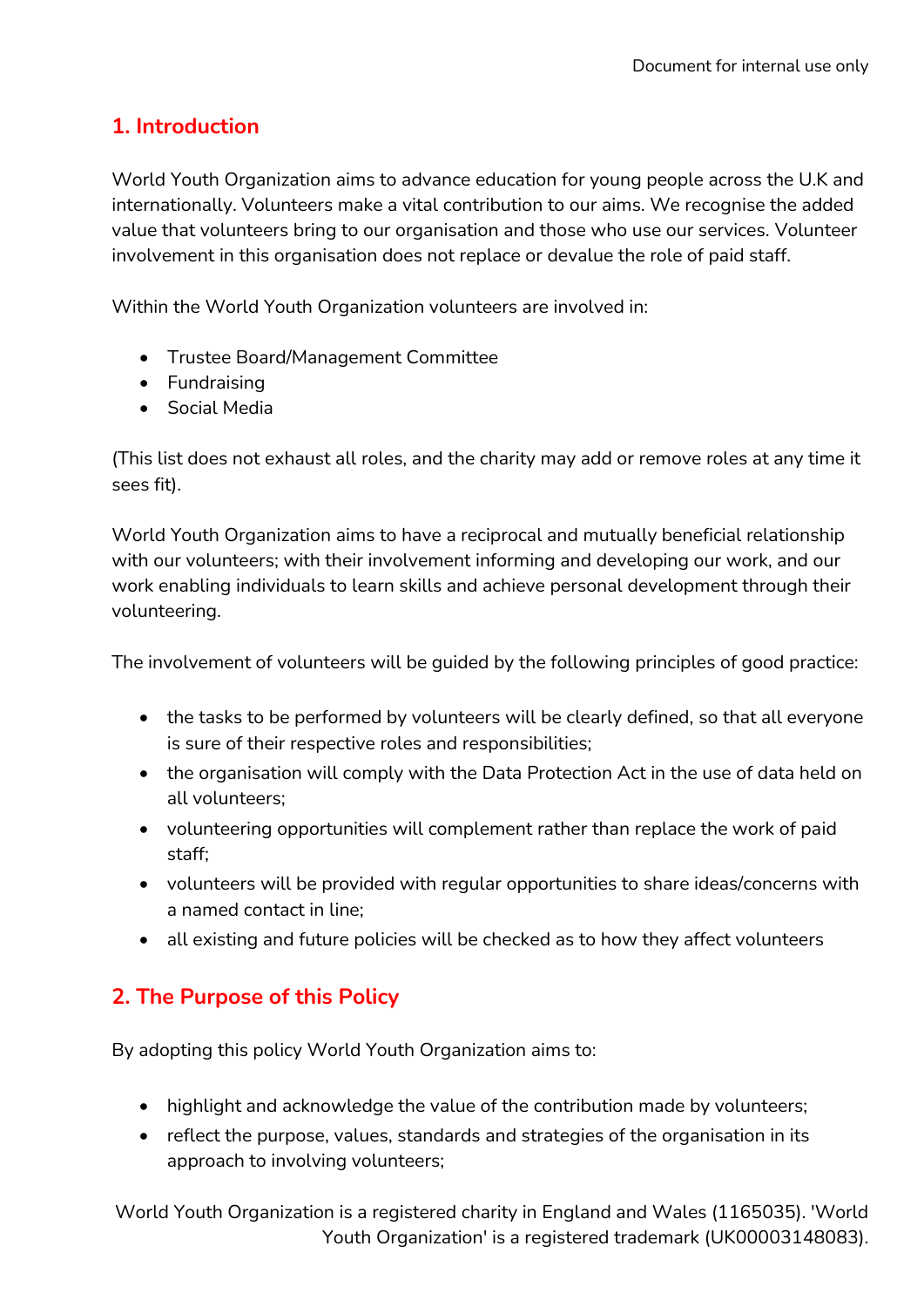- recognise the respective roles, rights and responsibilities of volunteers;
- confirm this organisation's commitment to involving volunteers in its work;
- establish clear principles for the involvement of volunteers; and
- ensure the ongoing quality of both the volunteering opportunities on offer and the work carried out by our volunteers;

This policy provides an overview of the activities carried out by volunteers currently and provides a basis for the expansion, if required, for the role of volunteers alongside paid staff. This document and the associated policy, procedures and guidance provide a framework for the involvement of volunteers.

#### **3. Recruitment and Selection**

World Youth Organization will adhere to equality and diversity laws when recruiting and selecting volunteers. All potential volunteers will be asked to complete a volunteer's application/registration form. Written task descriptions will outline time, commitment, necessary skills and actual duties. Where there is specific training required this will be highlighted as part of the recruitment process. Where there is a requirement for a Disclosure Check this will be highlighted as part of the recruitment process. All volunteers will be required to provide 2 references. Where individuals cannot be placed we will endeavour to refer them to another agency who can support them to find a volunteering opportunity.

#### **4. Support and Supervision**

Once placed, we will expect volunteers to comply with existing policies and procedures. All volunteers are covered under the World Youth Organization Public Liability Insurance.

All volunteers will have an induction to their volunteering which will involve an overview of the relevant policies and procedures. Following Induction, volunteers will have regular support and supervision meetings with a named contact to identify areas for development, or to discuss any issues.

Volunteers will be able to claim reasonable expenses for their volunteering. Volunteers should discuss any planned expenditure prior to incurring this expenses to ensure that it will be covered by the organisation.

Where volunteers have holidays or other commitments which mean that they cannot attend their normal volunteering, they should advise their named contact to ensure that we can arrange alternative cover. If volunteers require a longer break from their

World Youth Organization is a registered charity in England and Wales (1165035). 'World Youth Organization' is a registered trademark (UK00003148083).